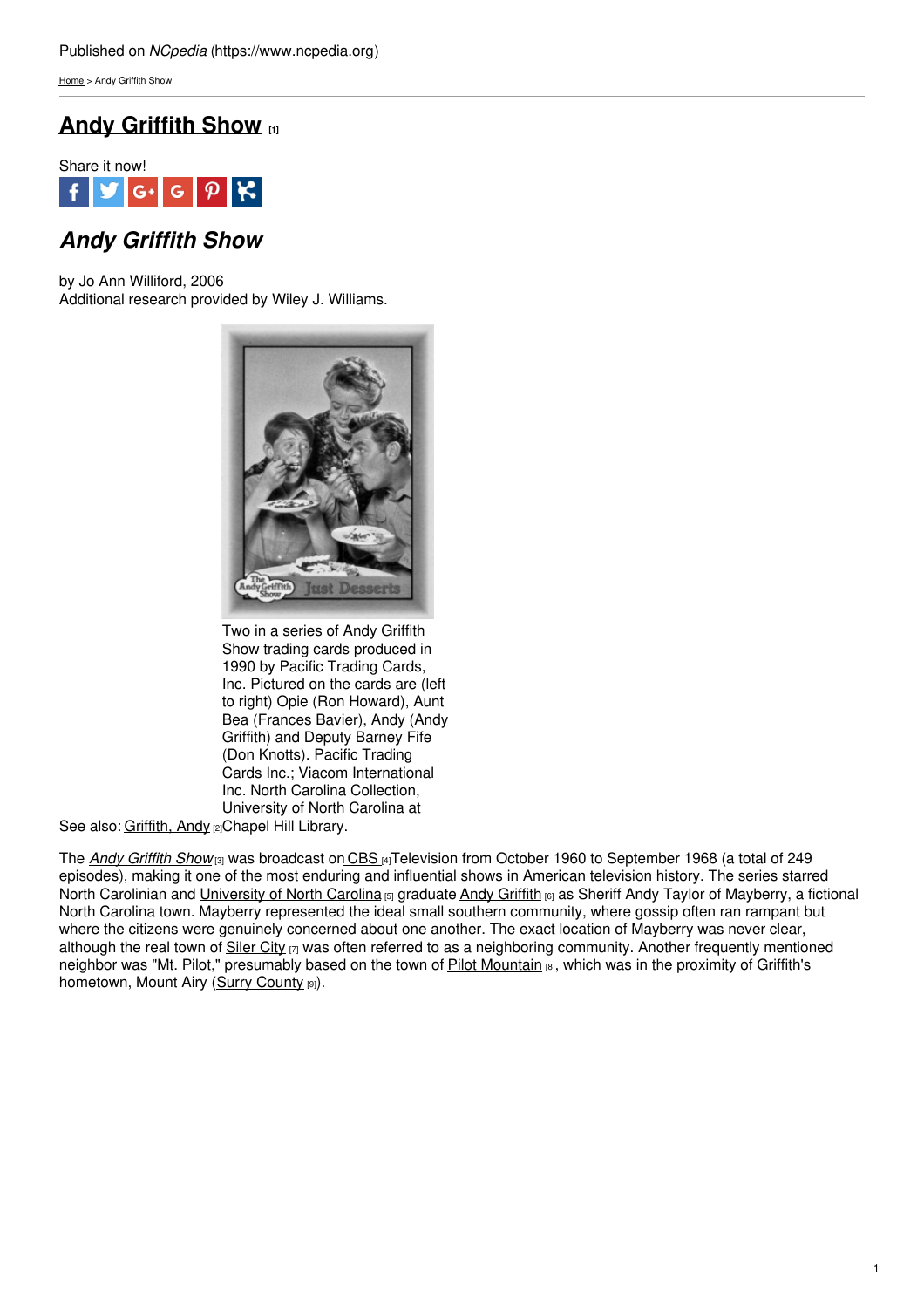

Two in a series of Andy Griffith Show trading cards produced in 1990 by Pacific Trading Cards, Inc. Pictured on the cards are (left to right) Opie (Ron Howard), Aunt Bea (Frances Bavier), Andy (Andy Griffith) and Deputy Barney Fife (Don Knotts). Pacific Trading Cards Inc.; Viacom International Inc. North Carolina Collection, University of North Carolina at<br>Chapel Hill Library.

The *Andy Griffith Show* was instantly popular nationally, achieving in its first season Nielsen ratings of first among situation comedies and fourth among all shows. By the final season, the series was number one in the overall ratings. Although much of its success can be attributed to the quality of its writing and the talent of its cast, the *Andy Griffith Show* also offered viewers a gentle, warmhearted vision of the South that directly countered the real-life turmoil characterizing the region throughout the 1960s. Although its scripts did not deal with issues of race and civil [rights](https://www.ncpedia.org/civil-rights-movement)  $100$  overtly, they consistently advocated decency, fairness, justice, humanity, and equality-alternatives to the "dark side" of the South that was so unsettlingly apparent in the unrest, demonstrations, and violence of the era.

Most episodes centered on the difficulties and misunderstandings that arose among friends and neighbors in the community. Andy Taylor was a widower raising his young son Opie (Ron Howard), and Bee Taylor (Frances Bavier), his aunt, lived with them. Supporting characters included Deputy Barney Fife (Don Knotts, who earned five Emmy Awards in the role), town drunk Otis Campbell (Hal Smith), barber Floyd Lawson (Howard McNear), gas station attendants Gomer and Goober Pyle (Jim Nabors and George Lindsey), and two of Andy's "sweethearts," drugstore clerk Ellie Walker (Elinor Donahue) and teacher Helen Crump (Anita Corsaut), whom he eventually married. By the end of most episodes, Andy had used his charm and homespun wisdom to settle disturbances in Mayberry and restore its peacefulness and order. Some episodes revolved around Andy's domestic life; he always worked to build Opie's character and to reassure Aunt Bee of her value to both the community and his household. Other episodes involved Andy's tact in dealing with Barney's incompetence and eccentricities.

When Griffith left the series in 1968, it continued for 78 episodes (23 Sept. 1968-6 Sept. 1971) in its Monday time slot as *[Mayberry](https://www.imdb.com/title/tt0062587/) R.F.D* [11]., with Ken [Berry](https://www.imdb.com/name/nm0077607/) [12] in the principal role as a small-town councilman. Spin-offs included CBS's other rural comedy series, *The Beverly [Hillbillies](https://www.imdb.com/title/tt0055662/)* [13], *[Petticoat](https://www.imdb.com/title/tt0056780/) Junction* [14], *[Green](https://www.imdb.com/title/tt0058808/) Acres* [15], and *Gomer Pyle, [U.S.M.C](https://www.imdb.com/title/tt0057752/)* [16]. In 1971 CBS-seeking younger, more urban audiences-dropped all southern-oriented series. The *Andy Griffith Show* was subsequently syndicated as *Andy of Mayberry*. In April 1986 NBC aired*Return to [Mayberry](https://www.imdb.com/title/tt0091846/)* [17], a nostalgic TV movie that reunited most of the original cast of the *Andy Griffith Show* (with the exception o[fFrances](https://www.imdb.com/name/nm0062592/) Bavier [18], who was ill, and [Howard](https://www.imdb.com/name/nm0573830/) McNear [19], who had died in 1969). Individual stations throughout the country continued to offer reruns of the *Andy Griffith Show*, which has remained extremely popular decades after the original series began.

### **References:**

Ken Beck and Jim Clark, *The Andy Griffith Show Book: From Miracle Salve to Kerosene Cucumbers: The Complete Guide to One of Television's Best-Loved Shows* (1995).

Richard Michael Kelly, *The Andy Griffith Show* (rev. ed., 1984).

Stephen J. Spignesi, *Mayberry, My Hometown: The Ultimate Guidebook to America's Favorite TV Small Town*(1991).